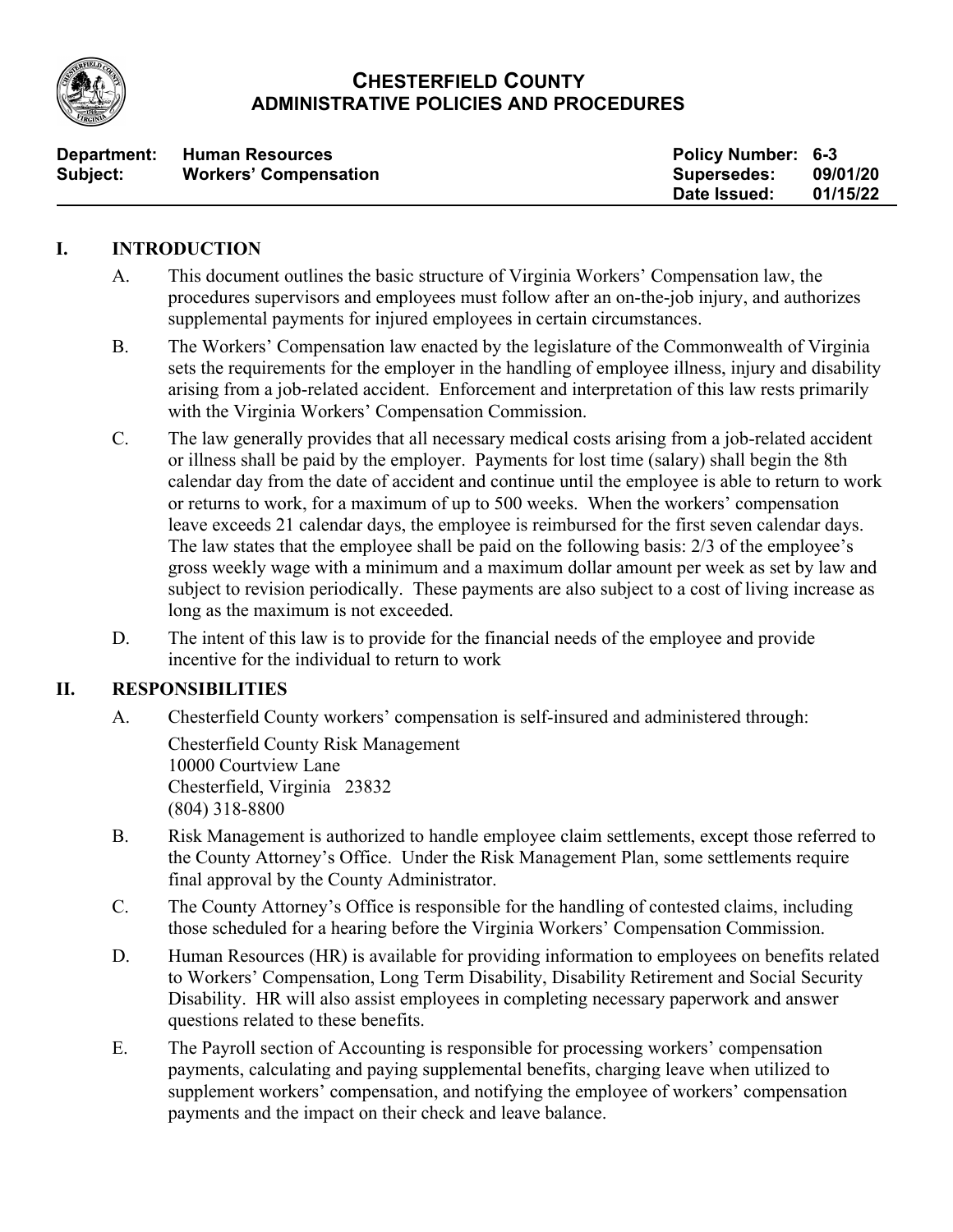F. Departments are responsible for accurately reporting time lost in the Time and Attendance system as "WCH" if potentially related to on-the-job injuries or illness and for completing required forms and forwarding to Risk Management.

## **III. POLICY**

- A. Chesterfield County provides workers' compensation as required by the Code of Virginia. In addition, the county also voluntarily pays a supplement to workers' compensation in certain situations for both full time and part time employees**,** and this supplement will continue for 42 calendar days after the accident**.** In the event a supplemental payment is made, the supplemental amount and the workers' compensation benefit will equal (in total) the average bi-weekly net pay of the employee based on the twelve-month period prior to the injury (hereafter referred to as the "average net before injury"). For consistency purposes, Payroll will use the current voluntary deductions (Credit Union, Flex-accounts, Health, Dental, etc.) to figure the "average net before injury" amount.
- B. In the event the compensable disability lasts longer than 42 calendar days, the statutory workers' compensation benefits may be supplemented by the utilization of, first, compensatory time, then accrued sick leave and, finally, annual leave. For employees in the paid time off leave plan the statutory workers' compensation benefits may be supplemented by the utilization of, first, compensatory time, and then paid time off leave. Risk Management will consult with the employee and will notify Payroll if the employee wishes to utilize leave. Such leave time shall be charged at the rate determined by dividing the gross income supplement amount by the employee's regular hourly wage or the employee's yearly salary divided by 2,080. (For 24-hour employees, leave time shall be charged at the rate determined by dividing the gross income supplement amount by the employee's regular hourly wage or the employee's yearly salary divided by 2,912.) When leave time is utilized as a supplement, the combination of leave time and the workers' compensation benefit will not exceed the "average net before injury" amount. Once the employee's leave balance is exhausted, the supplemental pay will end and the employee will receive only the statutory workers' compensation benefits.
- C. In the event the compensable disability lasts longer than 84 calendar days, the employee will receive only the statutory workers' compensation benefits beginning on the 85th calendar day, except for sworn personnel in the Sheriff's Office, who may continue to supplement wages as outlined in the Code of Virginia, § 15.2-1511.01.
- D. The county will issue the employee one paycheck that will include the statutory workers' compensation benefits and any supplemental pay, whether it is the county supplement or the employee's leave pay being utilized as a supplement. Voluntary deductions will be withheld from such checks. The county shall continue VRS Retirement/Life Insurance, the employer's share of health and dental care premiums, and leave accruals while the employee is receiving statutory workers' compensation benefits and supplemental pay. If the employee is receiving statutory workers' compensation benefits only (no supplemental pay), the employee will not be reported to VRS for that month for retirement purposes. The employee will be reported for life insurance only and the county shall continue the employer's share of health and dental premiums, and applicable leave accruals. When the employee returns to work, he/she has the opportunity to purchase the VRS service credit missed while in an unpaid status. VRS will notify them that the service is available for purchase; however, the employee must initiate the request through the Department of Human Resources. Employees are encouraged to begin the process as soon as possible upon their return, since the cost to purchase the service credit may increase over time.
- E. Voluntary deductions will be withheld from such checks. The county shall continue VRS Retirement/Life Insurance, the employer's share of health and dental care, and paid time off or sick leave and vacation leave accrual until employment terminates.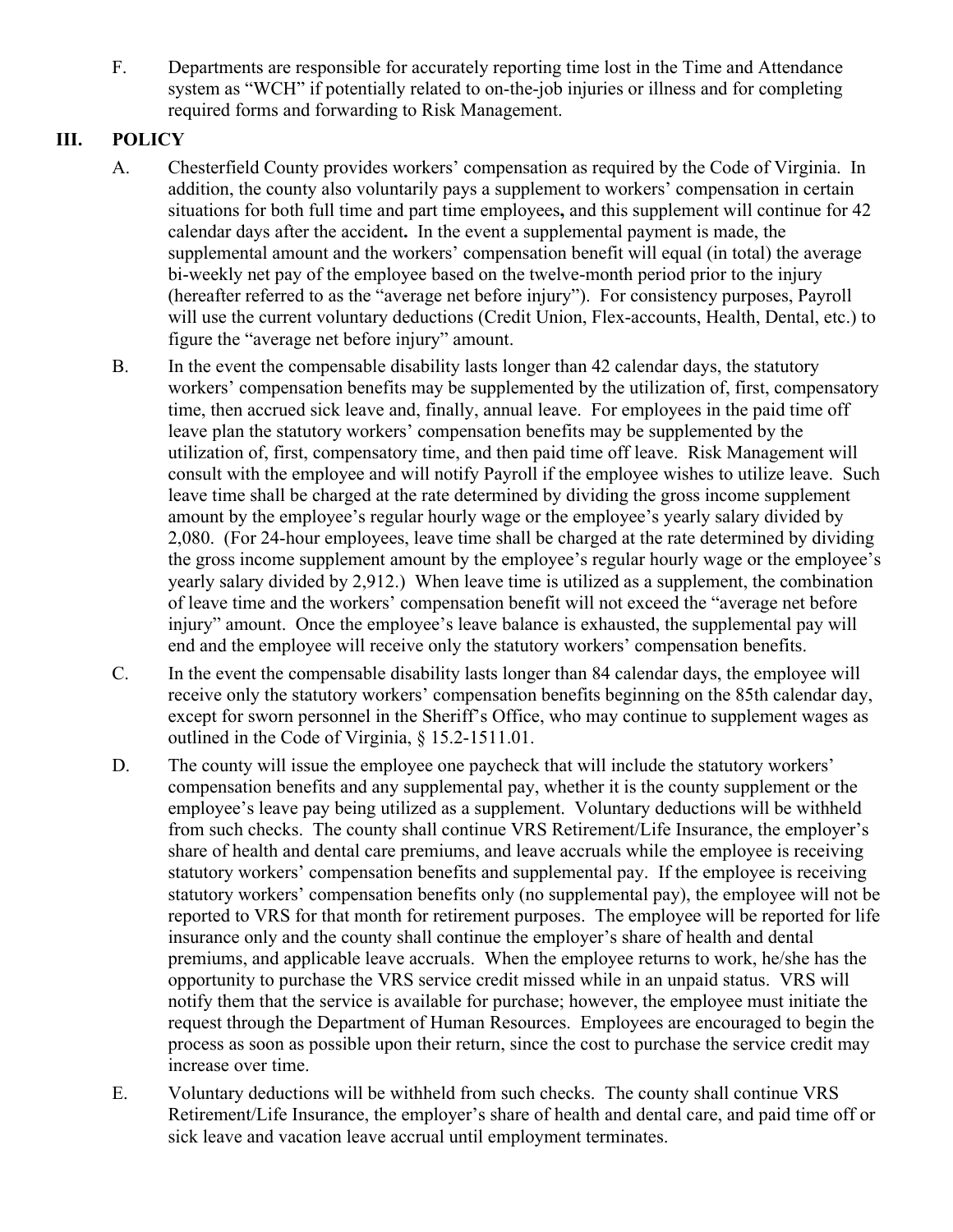- F. Depending on the duration of workers' compensation leave and nature of manpower needs, the county cannot guarantee employment after a long absence. However, efforts will be made to provide productive work if it is available.
- G. Should any employee turn down work offered that he/she is capable of performing, the county shall cease payment of any supplement. Additionally, the county may contest the employee's entitlement to further workers'compensation benefits before the Virginia Workers' Compensation Commission. The Virginia Workers' Compensation Commission does not have jurisdiction to adjudicate any matters relating to any supplemental payments.
- H. The county will comply with Family Medical Leave Act requirements (Administrative Procedure 6-20) in the application of this policy.

# **IV. PROCEDURES**

- A. **First Report of Injury –** When the injury exceeds on-site first aid, the First Report of Injury is to be completed and signed by the person designated within the department to complete this form and will include his/her title. The form will state the employer's version of events. The original of the First Report of Injury will be delivered along with one copy of the Employee's**/**Supervisor's Report of Injury within 24 hours of the occurrence of the accident to the Risk Management Department. All sections of the form shall be completed, including the home telephone number of the employee. Excessive or repeated delays in receiving completed reports shall be reported to the County Administrator.
- B. **Employee's/Supervisor's Report of Injury –**This report should be retained by the supervisor and a copy forwarded to the department director. If the injury exceeds on-site first aid, it should also be forwarded along with the First Report of Injury to the Risk Management Department. The purpose of this report is to identify all factors that contributed to the accident so that corrective action can be instituted if necessary.
- C. **Agreement to Pay Benefits –** This form will be offered to the employee for any accepted workers' compensation leave that exceeds seven calendar days. This agreement provides for wage benefits and payment of medical expenses pursuant to Virginia workers' compensation law.
- D. **Termination of Wage Loss Award –** When the employee is able to return to work or returns to work, the employee is requested to sign this form attesting to the amount, nature and duration of workers' compensation payments.
- E. **Supplemental Agreement to Pay Benefits –** This form will be completed whenever additional periods of compensation occur for an accident or illness for which an initial Agreement to Pay Benefits has already been submitted.
- F. The Risk Management Department will be responsible for preparing and forwarding the Agreement to Pay Benefits and Termination of Wage Loss Award for signature by the employee. The forms should be signed promptly and returned to the Risk Management Department. Any questions or concerns regarding the Agreement to Pay Benefits or Termination of Wage Loss Award should be promptly directed to the Risk Management Department.
- G. **List of Approved Physicians –** Except in emergency situations, all medical care must be supplied by one of the county approved physicians. A list of approved physicians is provided by Risk Management to the supervisor of the injured employee. The supervisor shall ensure that County employees sign the list of approved physicians acknowledging receipt. The signed form shall be immediately forwarded to Risk Management. The employee who is injured or anyone assisting the employee shall inform the attending medical staff that the injury is a workers' compensation case, with Chesterfield County being the responsible party for payment.